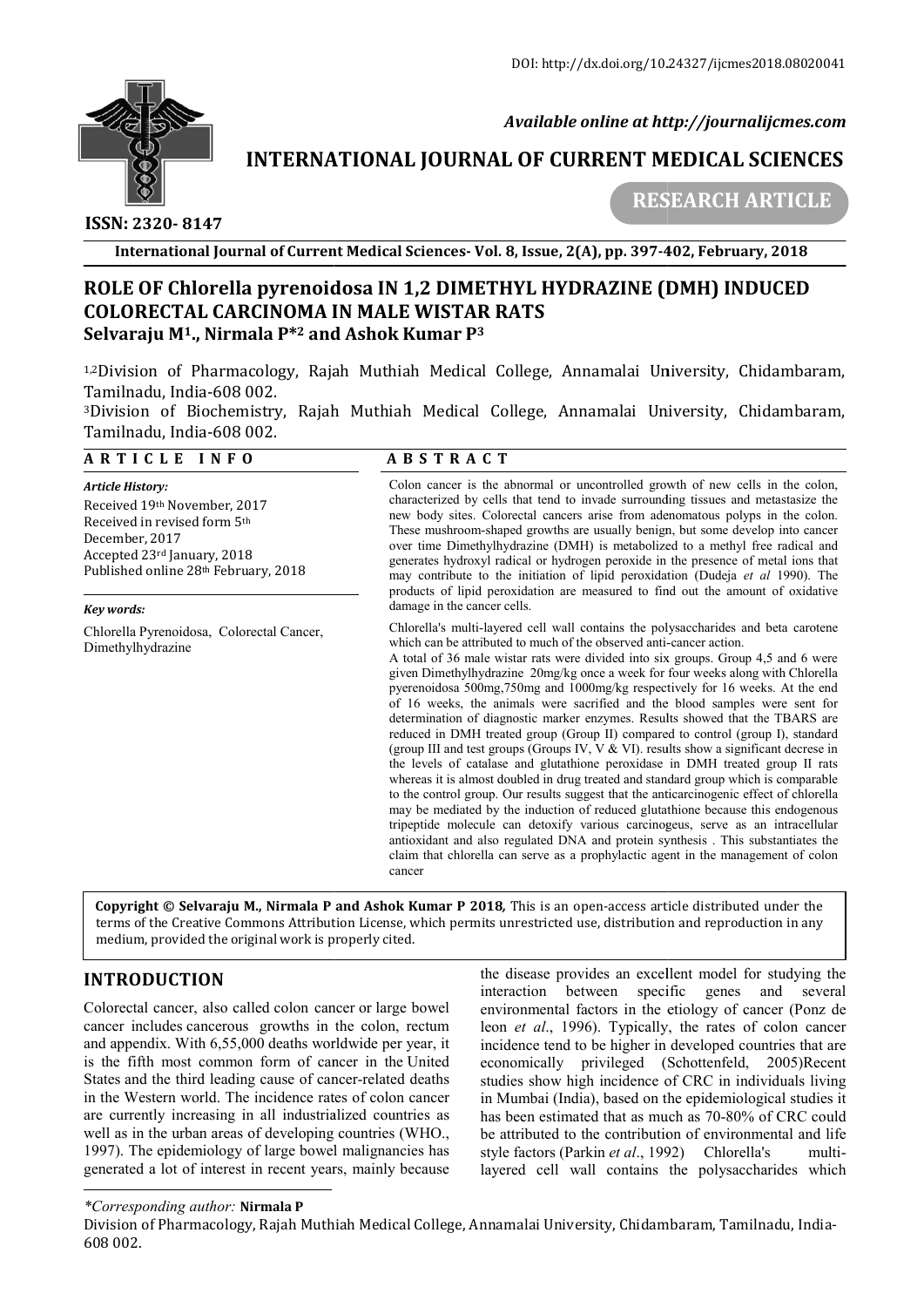research has shown to be responsible for much of the plant's immune-stimulating and detoxification properties. The presence of beta carotene can be attributed much of the observed anti-cancer action, CGF is also implicated in cancer prevention and treatment. Dimethylhydrazine (DMH) is metabolized to a methyl free radical and generates hydroxyl radical or hydrogen peroxide in the presence of metal ions that may contribute to the initiation of lipid peroxidation (Dudeja *et al* 1990). I's immune-stimulating and detoxificatic<br>presence of beta carotene can be attributed phaserved anti-cancer action, GGF is also<br>er prevention and treatment. Dimethyl<br>H) is metabolized to a methyl free<br>rates hydroxyl radica

#### *Aims and Objectives*

#### *Aim*

The aim of the present study was to find out the effect of *Chlorella pyrenoidosa* in the management of colorectal cancer in male Wistar rats.

#### *Objectives*

Since research in animals & humans is very limited, this study is undertaken to

- 1.To access the serum biochemical parameters in control, test and reference animals.
- 2.To access the tissue biochemical parameters in control, test and reference animals

## **MATERIALS AND METHODS**

#### **Chemicals and Reagents**

| Drug/Chemicals           | Source                       |  |
|--------------------------|------------------------------|--|
| Chlorella pyrenoidosa    | E. Merck (Mumbai, India)     |  |
| Irinotecan hydrochloride | E. Merck (Mumbai, India)     |  |
| 1,2-Dimethylhydrazine    | Sigma-Aldrich (Delhi, India) |  |

- All other chemicals and reagents were of the analytical grades and obtained locally.
- $\triangleright$  Biochemical and enzymatic kits were from Agappee diagnostics, Kerala.

## *Animal model used for investigation (Albino Wistar Rats)*

| Class           |                      |         | Mammalia          |
|-----------------|----------------------|---------|-------------------|
| Family          | $\ddot{\phantom{a}}$ | Muridae |                   |
| Order           |                      | ٠       | Rodentia          |
| Genus           |                      | ٠       | Rattus            |
| Scientific name | ÷                    |         | Rattus norvegicus |



#### **Fig. 5** Animal Model

The institutional animal ethical committee (Register No.160/ 1999/CPCSEA), Annamalai University, Annamalai Nagar, India approved the experimental design (Proposal No.633, dated 25.05.2009). *Albino wistar* male

rats of 140-160g were used for the study. Animals were housed in well ventilated room (temperature  $23 \pm 2$ °C, humidity 65-70% and 12h light/dark cycle) at Central Animal House, Rajah Muthiah Medical College and Hospital, Annamalai University. Animals were fed with standard pellet diet and water *ad libitum*. All studies were conducted in accordance with Committee for the Purpose conducted in accordance with Committee for the Purpose<br>of Control and Supervision on Experiments on Animals (CPCSEA) norms and the National Institute National Institute of Health guidelines "Guide for the Care and use of Laboratory<br>Animals". The Male wistar rats, housed in Animals". The Male wistar rats. polypropylenecages under hygienic conditions adapted to the laboratory conditions for a week were used for the study. polypropylenecages under hygienic conditions adapted to the laboratory conditions for a week were used for the study.<br>The animals were divided into six groups. Each group had six rats and a total of 36 rats were used for t housed in well ventilated room (temperature  $23 \pm 2$ °C, humidity 65-70% and 12h light/dark cycle) at Central Animal House, Rajah Muthiah Medical College and Hospital, Annamalai University. Animals were fed with standard p

The animals were divided into six groups. Each group had experimental period was of 16 weeks duration. The animals were into the following groups.

| s very limited, this                                                           |                                                                                                                                                                                                                                                                                                                                                                                         |                                | experimental period was of 16 weeks duration. The<br>animals were into the following groups.                                      |  |  |  |
|--------------------------------------------------------------------------------|-----------------------------------------------------------------------------------------------------------------------------------------------------------------------------------------------------------------------------------------------------------------------------------------------------------------------------------------------------------------------------------------|--------------------------------|-----------------------------------------------------------------------------------------------------------------------------------|--|--|--|
| cal parameters in                                                              | $Group-I$                                                                                                                                                                                                                                                                                                                                                                               | Normal<br>control              | Distilled water and normal diet                                                                                                   |  |  |  |
|                                                                                | $Group-II$                                                                                                                                                                                                                                                                                                                                                                              | Cancer<br>control              | DMH 20 mg/kg s.c once a week<br>for four weeks                                                                                    |  |  |  |
| cal parameters in                                                              | $Group - III$                                                                                                                                                                                                                                                                                                                                                                           | Standard<br>drug               | DMH 20mg/kg $s.c$ and Irinotecan<br>25mg/kg i.v. once a week for four<br>weeks                                                    |  |  |  |
|                                                                                | $Group - IV$                                                                                                                                                                                                                                                                                                                                                                            | Test<br>drug low<br>dose       | DMH 20 mg/kg s.c once a week<br>for four weeks and Chlorella<br><i>pyrenoidosa</i> 500 mg/kg/po daily<br>$(16 \text{ weeks})$     |  |  |  |
| Source<br>rck (Mumbai, India)<br>rck (Mumbai, India)<br>Aldrich (Delhi, India) | $Group-V$                                                                                                                                                                                                                                                                                                                                                                               | Test<br>drug<br>medium<br>dose | DMH 20 mg/kg s.c once a week<br>for four weeks and Chlorella<br><i>pyrenoidosa</i> 750 mg/kg /po daily<br>$(16 \text{ weeks})$    |  |  |  |
| were of the<br>ents<br>lly.<br>vere from Agappee                               | Group-VI                                                                                                                                                                                                                                                                                                                                                                                | Test<br>drug<br>high<br>dose   | DMH 20 mg/kg once a week $s.c$<br>for four weeks and Chlorella<br><i>pyrenoidosa</i> 1000 mg/kg /po daily<br>$(16 \text{ weeks})$ |  |  |  |
| n (Albino Wistar<br>mmalia                                                     | At the end of 16 weeks the animals were sacrificed by<br>cervical decapitation under ketamine anesthesia.<br>Blood samples were collected in centrifuge tubes using<br>sodium citrate as anticoagulant and the plasma separated<br>was used for the determination of diagnostic marker<br>enzymes.                                                                                      |                                |                                                                                                                                   |  |  |  |
| dentia<br>tus<br>gicus?                                                        | The liver, colon tissue were excised immediately and<br>with<br>chilled<br>isotonic<br>washed<br>saline.<br>The<br>tissue<br>homogenates were prepared in ice cold 0.1 M Tris-HCl<br>buffer, pH 7.2 separatly. The homogenate was centrifuged<br>and the supernatant was used for the assay of clinical<br>marker enzymes in the tissue $&$ determination of biochemical<br>parameters. |                                |                                                                                                                                   |  |  |  |
|                                                                                |                                                                                                                                                                                                                                                                                                                                                                                         | <b>Biochemical Estimations</b> |                                                                                                                                   |  |  |  |
|                                                                                | <b>Substances (TBARS)</b>                                                                                                                                                                                                                                                                                                                                                               |                                | Measurement of Tissue Thiobarbituric Acid Reactive                                                                                |  |  |  |
|                                                                                | The extent of lipid peroxidation in tissues was determined<br>by the method of Ohkawa et al. (1979).                                                                                                                                                                                                                                                                                    |                                |                                                                                                                                   |  |  |  |
|                                                                                | <b>Estimation of Plasma TBARS</b><br>Plasma TBARS was determined by the method of Ohkawa<br>et al., (1979).                                                                                                                                                                                                                                                                             |                                |                                                                                                                                   |  |  |  |
| mmittee (Register<br>ıalai<br>University,                                      | Assay of Catalase (CAT)                                                                                                                                                                                                                                                                                                                                                                 |                                |                                                                                                                                   |  |  |  |
| experimental design                                                            | The activity of CAT was determined by the method of                                                                                                                                                                                                                                                                                                                                     |                                |                                                                                                                                   |  |  |  |

### *Biochemical Estimations*

### **Measurement of Tissue Thiobarbituric Acid Reactive** *Substances (TBARS)*

### *Estimation of Plasma TBARS*

#### *Assay of Catalase (CAT)*

The activity of CAT was determined by the method of Sinha (1972).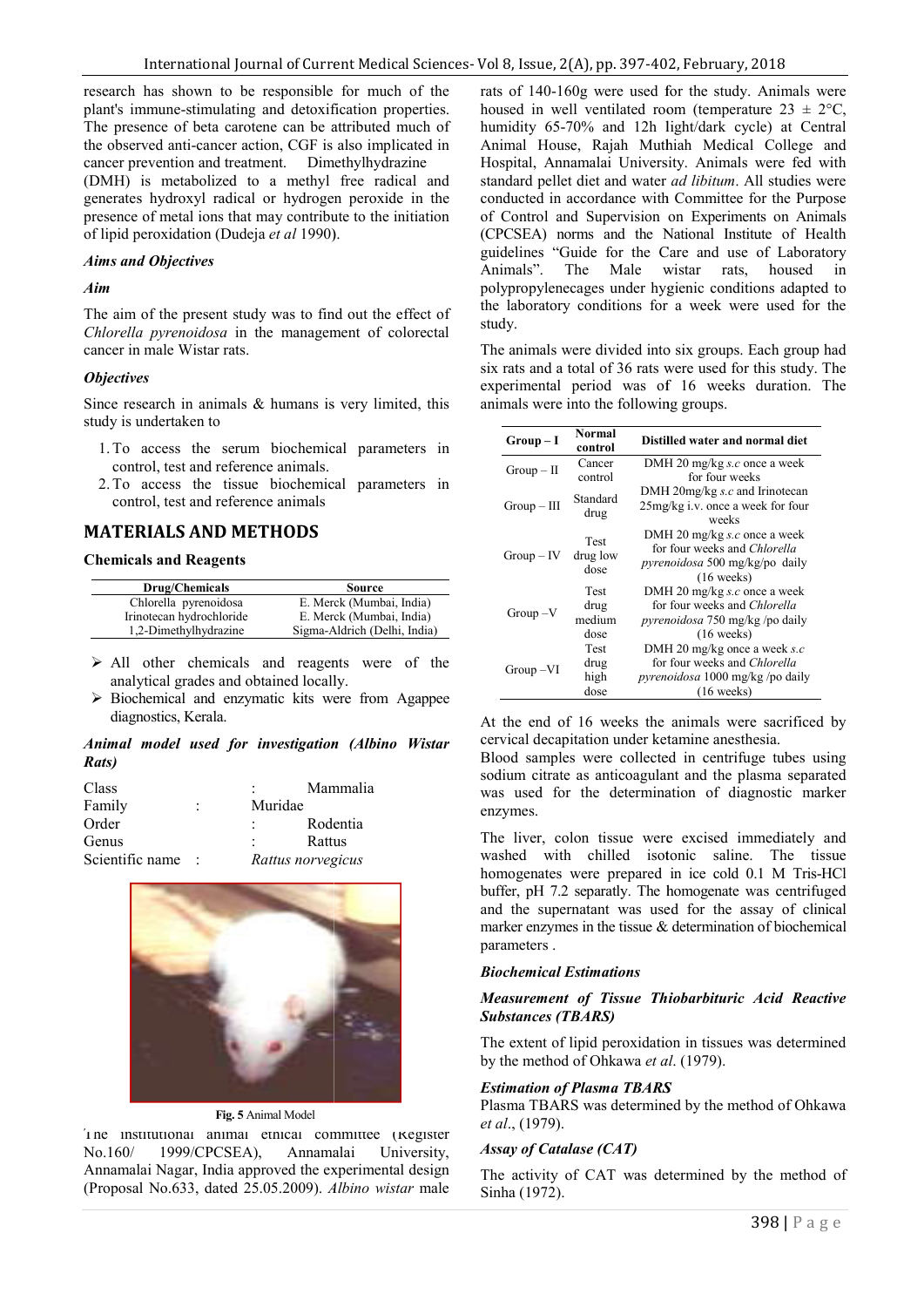## *Assay of glutathione peroxidase (GPx )*

GPx was assayed by the method of Rotruck *et al*. (1973)

#### *Estimation of glutathione reductase*

GR activity was assayed by the method of Carlberg and Mannervik, (1985).

#### *Faecal bacterial enzymes*

Faecal homogenate (0.9 ml) was placed in tubes and incubated at 30C° for 2 minutes. Then 0.1 ml of 0.5% (w/w) porcine gastric mucin was added. Control incubations consisted of faecal homogenates to which 0.1 ml of distilled water was added and substrate control consists of 0.1 ml porcine gastric mucin and 0.9 ml distilled water. All tubes were incubated at 30°C for 25 minutes and then placed into boiling water for 3 min to stop enzymatic action and reducing sugar release was measured by the Nelson- Somogyi method (1994).

#### *Colonic bacterial enzymes*

To each 1 ml diluted faecal homogenate, 0.05 ml phenolphthalein glucuronide (0.01 M, pH 7.0, Sigma Chemical Co.) was added. Controls consisted of 0.05 ml distilled water and 1.0 ml faecal homogenate.

#### *Faecal mucinase assay*

Faecal homogenate (0.9 ml) was placed into tubes and incubated at  $30^{\circ}$ C for 2 min. Then 0.1 ml of 0.5% (w/w) porcine gastric mucin (Sigma Chemical Co., St. Louis, MO) was added. Control incubations consisted of faecal homogenates to which 0.1 ml of distilled water was added. Substrate controls consisted of 0.1 ml porcine gastric mucin and 0.9 ml distilled water. All tubes were incubated at 30°C for 25 min and then placed into boiling water for 3 min to stop enzymatic action. Reducing sugar release was measured by the Nelson- Somogyi method.

#### *Determination of 0-glucuronidase activity*

The assay was performed on bacterial suspensions prepared from either broth culture or feces. The activities found in the feces and in the cultures were called *in vivo* and *in vitro* activities, respectively; glucuronidase activity was determined spectrophotometrically by looking for the release of phenolphthalein from phenolphthalein mono-pglucuronide (Sigma Chemical Co., St. Louis, Mo.), (Goldin and Gorbach, 1984). Protein amount was determined by the method of Lowry *et al* (1951For quantifying both *in vivo* and *in vitro*, glucuronidase activities, the same procedure was used, except that the reaction was incubated for 30 min instead of 4 h. The bacterial pellets were prepared by centrifugation of 20 ml of culture or the 10-*1* faecal dilution and washed three times with phosphate buffer. The clean packed cells were suspended in 2 ml of phosphate buffer and transferred to the micro chamber of a Sorvall Omnimixer (Sorvall, Newton, Conn.).

## **RESULTS AND DISCUSSION**

#### *Colonic oxidant - antioxidant status*

Various studies (Dudeja and Brasitus 1990) have shown that DMH decreases the intestinal and colonic lipid peroxidation in rats. Our study also shows that the TBARS are reduced in DMH treated group (Group II) compared to control (group I), standard (group IIIand test groups (Groups IV, V & VI). Catalase IS considered to be the primary antioxidant enzyme and it will add be involved in the direct elimination of the reactive oxygen species (ROH



**Fig 1** Effect of TBARS levels in plasma of the control and experimental rats



**Fig 2** Effect of TBARS levels in liver tissue of the control and experimental rats



**Fig 3** Effect of TBARS levels in colon tissue of the control and experimental rats



**Fig 4**Effect of Catalase activites in liver tissue of the control and experimental rats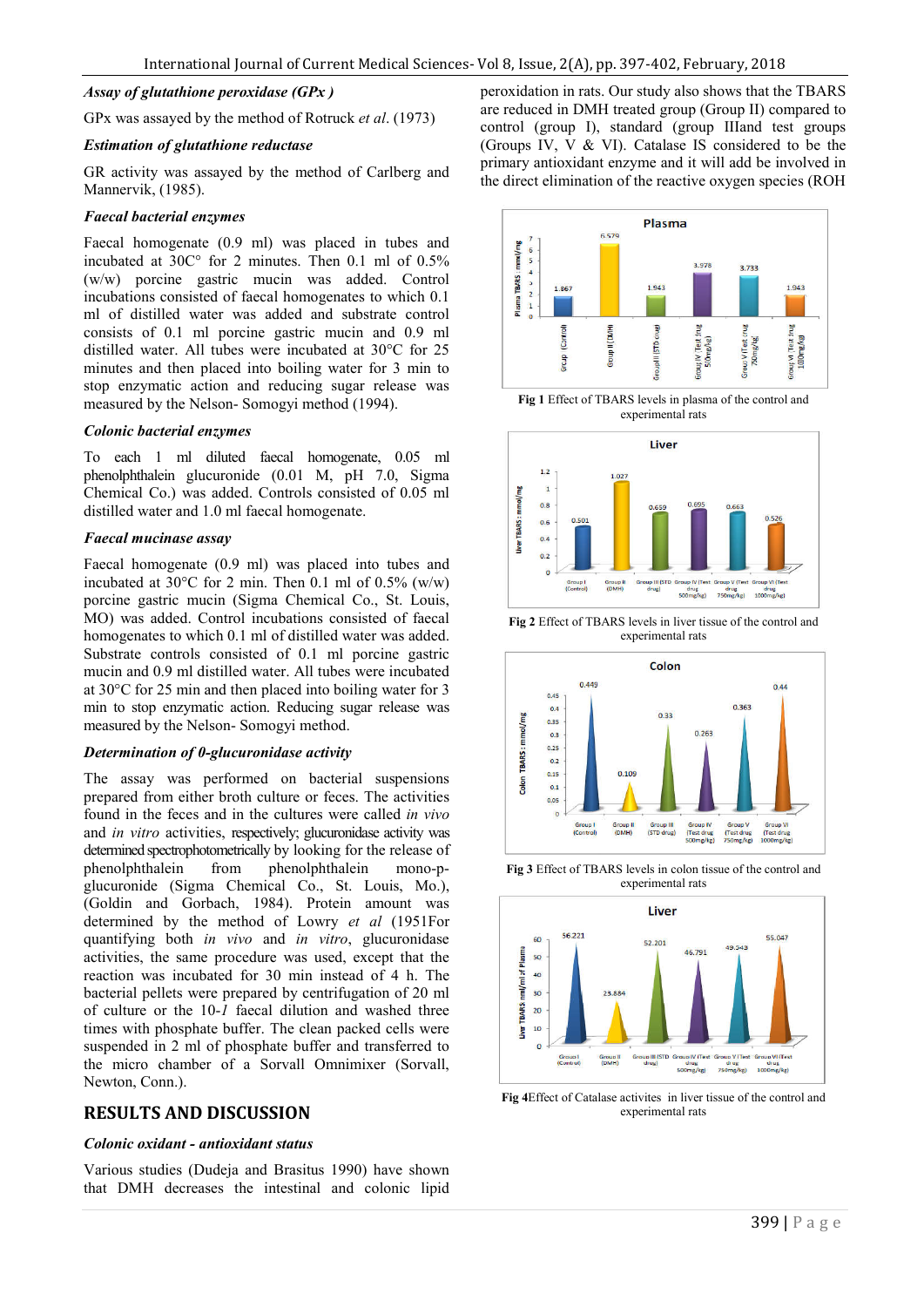

**Fig 5** Effect of Catalase activites in colon tissue of the control and experimental rats



**Fig 6** Effect of Glutathione peroxidase activites in liver tissue of the control and experimental rats



**Fig 7** Effect of Glutathione peroxidase activites in tissue of the control and experimental rats

Reduced glutathione (GSH) helps in the primary defense mechanism and is the non-enzymic small molecular antioxidant. There is a strong association between the metabolic activity of the intestinal microflora and cancer of the large bowel (Reddy *et al* 1978). The activation of the procarcinogens could be mediated enzymatically by intestinal bacteria and the activities of colonic bacterial enzymes like β - glucuronidase are stimulated by DMH. Chlorella reduced the level of  $\beta$  - glucuronidase. Mucinase, a hydrolytic enzyme secreted by the intestinal microflora degrades the protective mucus layer of the colon (Mastromarino 1976).



**Fig 8** Effect of Glutathione reductase activites in plsma tissue of the control and experimental rats



**Fig 9** Effect of Glutathione reductase activites in liver tissue of the control and experimental rats



**Fig 10** Effect of Glutathione reductase activites in colon tissue of the control and experimental rats



**Fig 11** Effect of activites of colonic bacterial enzymes of the control and experimental rats



**Fig 12** Effect of activites of colonic bacterial enzymes of the control and experimental rats

Dimethylhydrazine (DMH) is metabolized to a methyl free radical and generates hydroxyl radical or hydrogen peroxide in the presence of metal ions that may contribute to the initiation of lipid peroxidation (Dudeja *et al* 1990). The products of lipid peroxidation are measured to find out the amount of oxidative damage in the cancer cells. The equilibrium for cell survival is maintained by antioxidants. Any change in one of them can cause cell damage leading to malignancy. Improper antioxidant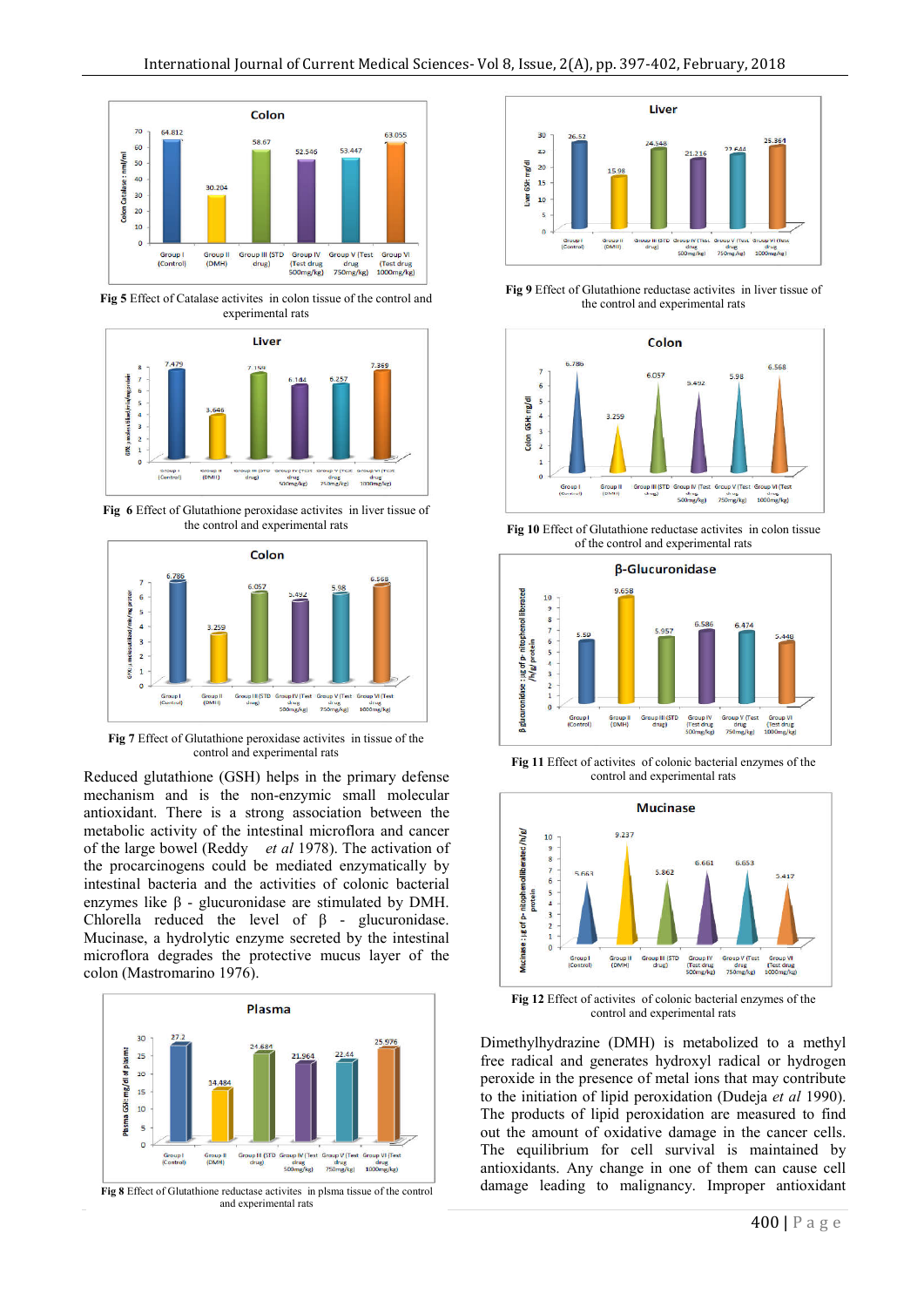defense mechanism will lead to considerable oxidative stress resulting in carcinogenesis.



**Fig 13** Effect of activites of faecal bacterial enzymes of the control and experimental rats



**Fig 14** Effect of activites of faecal bacterial enzymes of the control and experimental rats

In this study, an accelerated generation of reactive oxygen species and toxic degradation products of lipid peroxidation have been noted in liver and plasma of DMH treated group which reflects endogenous lipid peroxidation. The level of the principal defense systems against oxidation like catalase, glutathione peroxidase and reduced glutathione are elevated in all the drug treated groups which is comparable to that of the standard drug (Irinotecan) group.

## *Chlorella deattenuates the hepatic damage induced by DMH possibly by*

- 1. Enhancing reduced glutathione levels by inducing the GSH synthesing enzymes like  $\gamma$  glutanylcysteine synthetase and GSH synthetase.
- 2. Increasing adaptive response to compensate for the depleted GSH levels by inhibition of conversion of oxidised glutathione to reduced glutathione by glutathione reductase.
- 3. Increasing the rate of free radical utilization via the glutathione peroxidase system.
- 4. Inhibition of lipid peroxidation by elevating hepatic β carotene and vit - A levels.

An inverse relationship exists between the concentration of lipid peroxides and the rate of cell proliferation (Das 2002) and differentiation (Navarro *et al* 1999). This may be due to the low level of polyunsaturated fatty acids in tumor cells resulting in lower rate of lipid peroxidation. The enzymes catalase and glutathione peroxidase play a key role in the cellular defense against free radical damage. But tumor cells lack these enzymes and so the normal protection exerted by their enzymes by scavenging toxic oxygen species such as superoxide radicals, hydrogen peroxide and lipid hydro peroxides (Masoti *et al* 1988) are not possible.

Our results show a significant decrese in the levels of catalase and glutathione peroxidase in DMH treated group II rats whereas it is almost doubled in drug treated and standard group which is comparable to the control group. Catalase, glutathione peroxidase and reduced glutathione replenishment on chlorella supplementation throughout the experimental group reflects a favourable balance between potentially harmful oxidants and protective antioxidants. Furthermore elevated catalase levels can have an inhibitory role on cell transformation. Catalase has been found to significantly reduce the chromosomal aberrations and also to delay or prevent the onset of spontaneous neoplastic transformations in mouse fibroblasts and epidermal keratinocytes. Our results suggest that the anticarcinogenic effect of chlorella may be mediated by the induction of reduced glutathione because this endogenous tripeptide molecule can detoxify various carcinogeus, serve as an intracellular antioxidant and also regulated DNA and protein synthesis (Meister and Anderson 1983) The cytotoxic action of chlorella against cancer cells may be through the mobilization of endogenous copper and the consequent prooxidant action which might be one of the mechanisms involved in ROS mediated tumor cell apoptosis and cancer chemoprevention. Thus the significant increase in colon lipid peroxidation products observed on chlorella supplementation may be correlated with its prooxidant property.

## **CONCLUSION**

Being an antioxidant chlorella altered the lipid peroxidation status and the oxidation induced cell damages. The anticancer effect may also be attributed its high β- carotene content.

Chlorella pyrenoidosa, the green algae used in our study is claimed to have many therapeutic benefits like immune stimulation, anticancer action, antianemic action and is claimed to be effective in the management of obesity, pancreatitis, gastritis, duodenal ulcer, sleep disorder and in other conditions. The nutritive value is very high in chlorella. It contains 50-60%. protein, chlorophyll, Vit A,  $β$ -carotene, vit-B<sub>1</sub>, B<sub>2</sub>, B<sub>6</sub>, B<sub>1</sub><sub>2</sub>, niacin, pantothenic acid, folic acid, calcium phosphorus, magnesium, iron, zinc and copper. The immunostimulant action of chlorella (Macrophage stimulation T-Cell stimulation and interferon stimulation) has been well documented.

## **Bibliography**

- Carlberg, I. and Mannervik, B. (1985). β -glutathione reductase methods. *Enzymol*, 113, 484-90.
- Das, U. (2002) A radical approach to cancer. Med Sci Monit 8, 79-92. doi:http://dx.doi.org/10.1089/jmf.2006.023.
- Dudeja, P.K. and Braritus, T.A. (1990) 1,2-Dimethylhydrozine induced alterations in lipid peroxidation in preneoplastic and neoplastic colonic tissues. *Biochem Biophys Acta,* 1046, 267-70.
- Goldin, B.R. and Gorbach, S.L. (1984) Alterations of intestinal microflora by diet, oral antibiopsy and